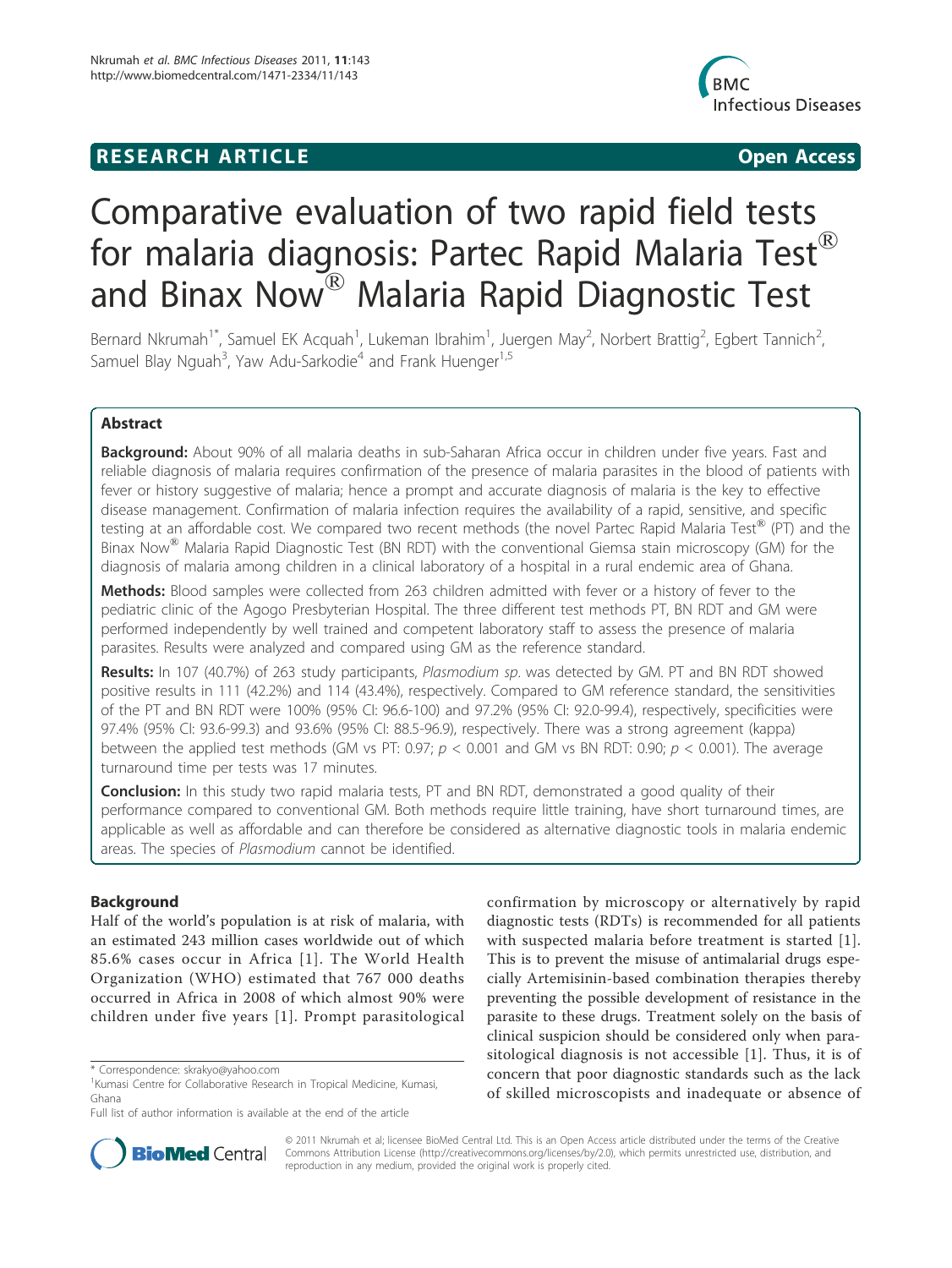quality control systems [2] continue to hinder effective malaria control.

Another major contributing factor is that the laboratory diagnosis of malaria has up to now relied nearly exclusively on light microscopy which is a valuable technique when performed correctly but unreliable and wasteful when poorly executed. A better utilization of microscopy and the development of alternative diagnostic techniques could substantially improve malaria control [3]. This study aimed at evaluating and comparing the novel Partec Rapid Malaria Test® (PT) (Partec GmbH, Münster, Germany) and the recently established Binax Now® Malaria Rapid Diagnostic Test (BN RDT) (Binax, Inc., Portland, ME, USA) in malaria diagnosis among children from an endemic area using Giemsa stain microscopy as the reference standard. In a first report we compared PT with GM in a separate collective of patients using a real time PCR assay as reference standard [4]. In this study we focused on the assessment of test result quality and applicability under the field conditions of a rural hospital laboratory.

# Methods

#### Study site

The study was conducted at the Agogo Presbyterian Hospital. It is located in the rural Asante Akim North District of the Ashanti Region of Ghana, West Africa and is the principal hospital of the district. The district is located in the eastern part of Ashanti Region and covers a land area of  $1,160 \text{ km}^2$  with an estimated population of about 142,000 (projection from 2000 Population Census). Over 40% of the population is under 15 years and over 50% are under 20 years of age. The microscopically confirmed incidence of malaria in children under five who reported at the under-five clinic of the Agogo hospital was 265 per thousand in 2008 (unpublished data, Biostatistics Dept, Agogo Presbyterian Hospital).

### Study population

Between June and December 2008 (i.e. from the beginning of the rainy season to the early dry season), 263 cases were enrolled into the study. Samples were obtained from children attending the pediatric clinic of the hospital for the first time with fever or a history suggestive of malaria but without previous antimalarial treatment within two weeks of attending the hospital. Patients diagnosed with malaria were treated with Artesunate - Amodiaquine or Artemether - Lumefantrine as second line treatment representing the Ministry of Health/National Malaria Control Programme approved Artemisinin-based combination therapy for the treatment of uncomplicated malaria in Ghana.

#### Ethical Approval

Ethical approval for the study was obtained from the Committee on Human Research, Publication and Ethics (CHRPE) of the School of Medical Sciences, KNUST-Kumasi. After information and appropriate explanations parents or legal guardians of all participants willing to participate in the study had to give their consent by appending their signature or thumbprint to the informed consent form before any study related procedures were done. Internationally accepted Good Clinical and Good Laboratory practices were applied in all procedures.

### Sampling

A maximum of 0.5 ml capillary blood was taken from each child into an EDTA tube labelled with the patient's barcode and pathology number. These samples were examined immediately using the three methods (GM, BN RDT and PT). All three tests were done immediately and examined by well-trained and competent laboratory staff. For GM, the test was examined independently by two expert microscopists in two different rooms with each not knowing the result of the other. In the case where the two microscopic results were discordant, a third expert reader was employed by an independent slide coordinator. The result of the third reader was then considered as the final result. Written results were communicated immediately to the clinicians.

### Giemsa-stained blood film

Thick and thin blood films were prepared using standardized blood volumes of 10 μl and 2 μl, respectively. They were air-dried (thin film was fixed in absolute methanol), heat fixed and both stained with 10% Giemsa working solution for 12 minutes. A malaria blood film was considered negative after 100 high power fields (HPF) has been examined and no parasite observed. If parasites were observed, asexual malaria parasites were counted against 200 white blood cells (WBCs) on the thick film but all parasites in a final HPF were counted even if a count of 200 WBCs had been exceeded. The parasite count per microliter of blood was obtained by using the formula: (Parasite count/200WBC)  $\times$  Absolute WBC count [5]. If parasite density was more than 100 parasites/field in a thick film, the thin film was used for the count. Upon the observation of asexual malaria parasites, parasitized red blood cells (RBCs) were counted against 1,000 RBCs. The parasite count per microliter of blood was obtained by using the formula: (Parasite count/1000RBC)  $\times$  Absolute RBC count [6]. The thin film was used for species identification of detected malaria parasites. Absolute WBC and RBC counts were estimated by using the Sysmex KX 21N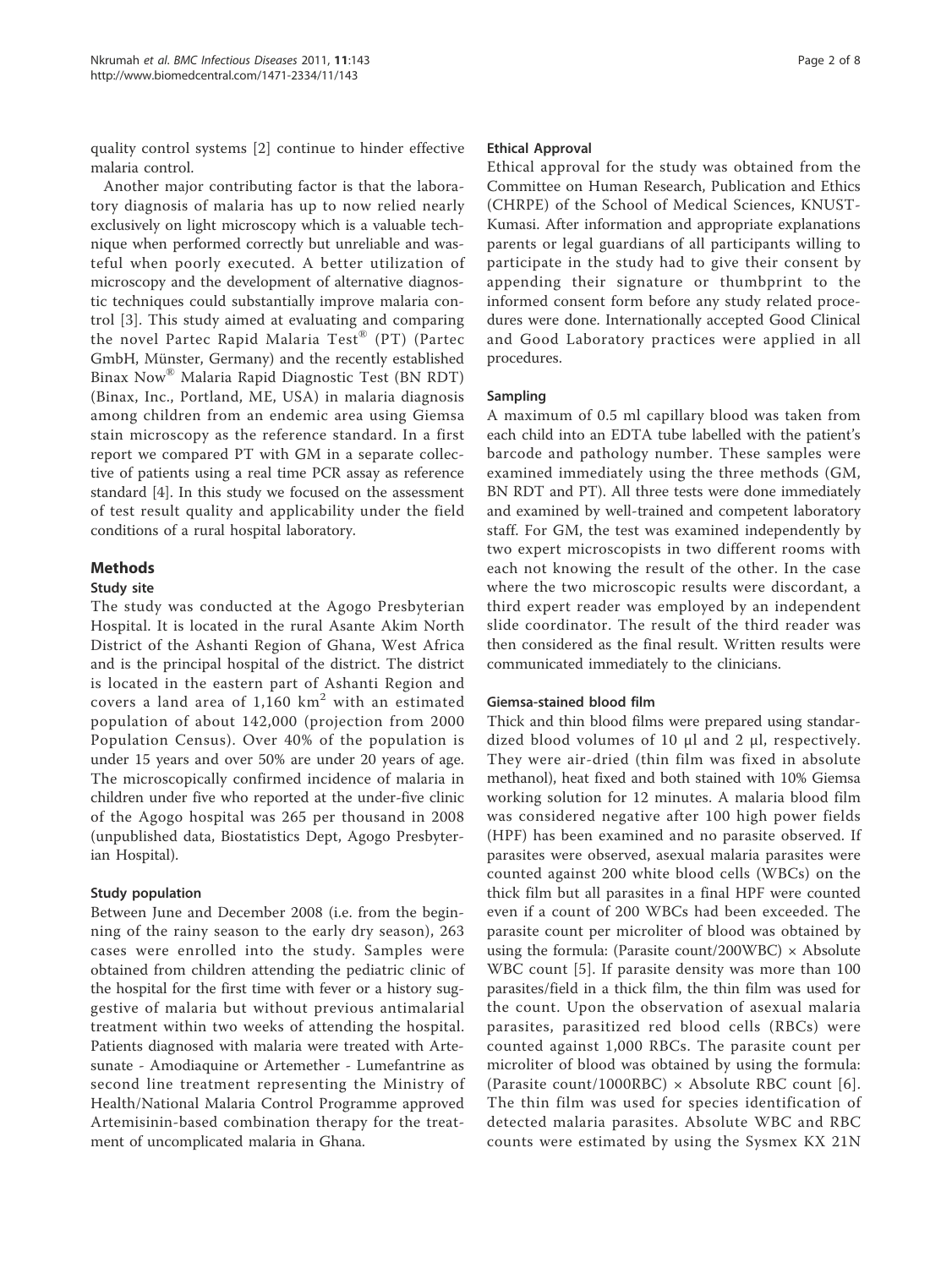hematology auto analyzer (Sysmex Corporation, Kobe, Japan). In addition, gametocytes, schizonts and other blood parasites, when present, were reported to the clinicians. Known positive and negative samples were used as controls for freshly prepared Giemsa working solution each day.

# Partec Rapid Malaria Test®

The Partec CyScope® (Partec GmbH, Münster, Germany) is a microscope that has two light sources: in addition to the option of normal light microscopy, a fluorescence light detection through incident UV light can be applied. It uses readily-prepared and ready to-use test slides labelled with an unspecific DNA-binding fluorescent dye (4'-6-Diamidino-2- phenylindole (DAPI); emission 443 nm) that detects intraerythrocytic Plasmodium DNA [4] resulting in a bright intracellular dotshaped fluorescence if the RBCs are infected with malaria parasites. The test was performed following manufacturer's instructions [7]. 5 μl of well mixed capillary blood was placed on the dye labeled area of a slide with the patients' pathology number, cover slipped, incubated at room temperature for a minute and observed under the 100× objective (oil immersion) under LED UV light (365 nm). The presence of bright shiny intracellular tiny dots observed under the UV light indicated the presence of malaria parasites in erythrocytes. To prevent the slides from drying out, they were kept in a wet chamber. Parasites counts were done as described in the GM method above. If parasite density was more than 100 parasites/field in a thick film, an approximate count was done by counting a quarter of the field and multiplying by four to get an approximate

|  |  | Table 1 Result interpretation by the Binax Now $^{\circledR}$ RDT |  |  |  |  |
|--|--|-------------------------------------------------------------------|--|--|--|--|
|--|--|-------------------------------------------------------------------|--|--|--|--|

parasite count per field. This figure was used to calculate the parasite density per microliter. Positive and negative controls were done for each batch of test kits.

## Binax Now® Rapid Diagnostic Test

The BN RDT (Binax, Inc., Portland, ME, USA) is an immunochromatographic membrane assay that uses monoclonal antibodies to detect P. falciparum specific histidine rich protein 2 (HRP-2) and a panmalarial aldolase common to all four human pathogenic species in venous and capillary blood specimens [8]. This test was done as described by Wongsrichanalai et al. [9]. 15 μl of blood was placed on the purple sample pad; two drops of test reagent were added to the lower absorbent white pad located immediately below the sample pad and four drops to the absorbent white pad up. Lysed blood wicked up to the base of the upper white absorbent pad in a few minutes, when the booklet was closed. The results were read through the viewing window of the device 15 minutes after closing the window. The presence or absences of test lines were used to determine positive and negative results [10] (Table 1). Positive and negative controls were done for each batch of test kits.

### Statistical analysis

Data were double-entered into a predesigned electronic database using Epi info version 6.04 dfr (Center for Disease Control, Atlanta, GA, USA) and cleaned regularly. Data was exported to Stata/SE9.0 statistical software (Stata Corporation, Texas USA) for analysis. Sensitivities, specificities, positive predictive and negative predictive values were determined for the various tests and compared with one another. A p-value less than 0.05

|                    | <b>Positive Test</b>                                                                             | <b>Negative Test</b> |                | <b>Invalid Test</b> |                                |
|--------------------|--------------------------------------------------------------------------------------------------|----------------------|----------------|---------------------|--------------------------------|
| Line               | Interpretation                                                                                   | Line                 | Interpretation | Line                | Interpretation                 |
| C plus T1          | Positive for                                                                                     | C only               | Negative       | No Line             | Invalid test.                  |
|                    | P. falciparum only                                                                               |                      |                |                     | Repeat test with a<br>new kit. |
| C plus T2          | Positive for                                                                                     |                      |                | T1 or T2 only       | Invalid test. Repeat           |
|                    | P. vivax or                                                                                      |                      |                |                     | test with a new kit.           |
|                    | P. malariae or                                                                                   |                      |                |                     |                                |
|                    | P. ovale or a mix of these. Differentiation of the species is not<br>possible.                   |                      |                |                     |                                |
| C plus T1          | Positive for                                                                                     |                      |                | T1 and T2 only      | Invalid test. Repeat           |
| and T <sub>2</sub> | P. falciparum. It may also represent a mixed infection of                                        |                      |                |                     | test with a new kit.           |
|                    | P. falciparum with                                                                               |                      |                |                     |                                |
|                    | P. vivax,                                                                                        |                      |                |                     |                                |
|                    | P. malariae, or                                                                                  |                      |                |                     |                                |
|                    | P. ovale. Differentiation between a Pf only infection and a mixed<br>infection containing Pf and |                      |                |                     |                                |
|                    | another malaria species is not possible with this test.                                          |                      |                |                     |                                |

Source: Binax NOW® reagent package insert, 2007 page 6.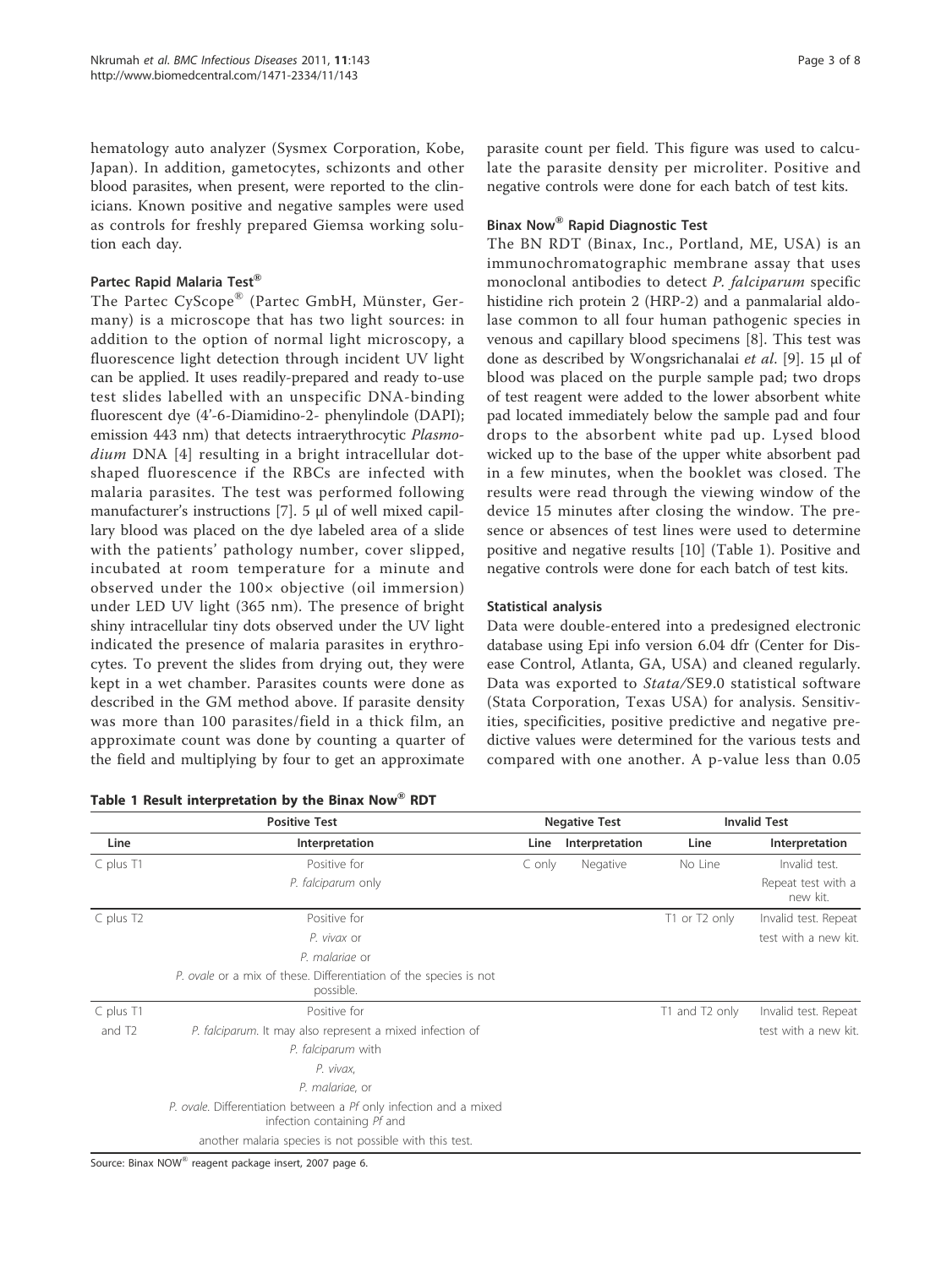was considered significant in the comparisons. Kappa (k) values expressed the agreement beyond chance [11] and were calculated with a 95% confidence interval. A kvalue of 0.21-0.60, 0.61-0.80 and > 0.80 were considered as moderate, good and almost perfect agreement beyond chance respectively. Likelihood ratio tests were included as performance indices in evaluating the test methods.

### Results

#### Patient recruitment

From June to December 2008 a total of 263 children (147 males and 116 females) up to 16 years, admitted with fever or a history suggestive of malaria were included in the study with a mean  $\pm$  SD age of 7.3 years ±3.4 years (range: 3-16 years).

#### Giemsa stain microscopy

Overall, GM expert microscopy (Table 2) detected Plasmodia in 107 blood films (40.7%) with no discordant readings between the two independent microscopists. Out of these positive films 105 slides (98.1%) were positive with mono-infection of P. falciparum (Pf), of which 2 slides showed Pf gametocytes in addition to Pf trophozoites, 1 case (0.95%) each was positive with monoinfection of P. malariae (Pm) and P. ovale (Po), respectively. 156 films (59.3%) were negative of which 2 films  $(1.3%)$  were positive for *Pf* gametocytes only. The geometric mean parasite count was 631.8 parasites/μl (range: 50.0 - 8320.0 parasites/μl) with a turnaround time of 25 minutes per test.

# Partec Rapid Malaria Test®

The Partec Rapid Malaria Test® revealed 111 slides to be positive for malaria and 107 slides had concordant results with GM. Thus 4 results were false positive with a mean misdiagnosed parasite count of 32.3 parasites/μl, range: 22.0-43.0 parasites/μl. The geometric mean parasite count was 447.2 parasites/μl (range: 40.0 - 4530.0 parasites/μl) and significantly lower than that obtained from the GM (p < 0.001). The turnaround time per test was 5 minutes.

### Binax Now® Malaria Rapid Diagnostic Test

The BN RDT revealed 114 positive test results: 52 tests showed only two test lines (Table 1: C plus T1) indicative of P. falciparum mono-infection whilst 52 tests showed all three test lines (Table 1: C plus T1 and T2) indicative of either P. falciparum only or mixed infection of P. falciparum and non-P. falciparum species. There were 10 false positive and 3 false negative results (Table 2). The BN RDT gave false negative results for one P. falciparum infection and in the 2 cases of infection with P. malariae and P. ovale. Test failures, which were defined as tests that did not show a control band, were not observed with the BN RDT. The turnaround time per test was 20 minutes.

#### Sensitivity and Specificity

Compared to the reference standard, the sensitivities of the PT and BN RDT were 100% (95% CI: 96.6-100) and 97.2% (95% CI: 92.0-99.4) respectively, and the specificities were 97.4% (95% CI: 93.6-99.3) and 93.6% (95% CI: 88.5-95.7) respectively (Table 3).

#### Agreement between PT, BN RDT and GM

Table 3 shows the degree of agreement (kappa), with a 95% confidence interval, observed between the different test methods. Overall, there was a high degree of agreement between the test methods and the reference standard.

### **Discussion**

In this study we assessed the field performance of the PT and BN RDT in a rural Ghanaian hospital laboratory using conventional Giemsa stain thick and thin blood films of pediatric specimens as reference standard. Only few studies in other endemic areas have been conducted specifically in children so far [12-16]. In one study an increased sensitivity of a HRP-2 assay in children compared to adults was demonstrated. This was attributed to lower immunity and possibly less interference by antibodies [17]. Despite this, there is concern that the benefits of parasitological confirmation in children under 5 years may be outweighed by the risks of not treating children with false negative tests [18].

Studies conducted earlier on BN RDT showed a low sensitivity (61.5%) for the detection of pure P. malariae and P. ovale infections [8]. We found false negative results of BN RDT for only two non-P. falciparum

Table 2 Results of Giemsa stain, Partec Rapid Test® and Binax Now® RDT

| <b>Positive</b>     |         |                          |         |                          |                                 | <b>Negative</b> |                  |                       |         |
|---------------------|---------|--------------------------|---------|--------------------------|---------------------------------|-----------------|------------------|-----------------------|---------|
| <b>Test method</b>  | Pf only | Pm only                  | Po only | <b>Mixed Species</b>     | <b>False Positive</b>           | Overall         | Negative         | <b>False Negative</b> | Overall |
| GM                  | $105*$  |                          |         | $\sim$                   | $\hspace{0.1mm}-\hspace{0.1mm}$ | 107             | 156 <sup>3</sup> |                       | 156     |
| DT <sup>Y</sup>     | 105     |                          |         | $\overline{\phantom{a}}$ |                                 |                 | 152              |                       | 152     |
| BN RDT <sup>¥</sup> | 57*     | $\overline{\phantom{a}}$ | $\,$    |                          | 10                              | 14              | 146              |                       | 149     |

\*2 slides with Trophozoites and Gametocytes

<sup>§</sup>2 slides with Gametocytes only

¥ No Species differenciation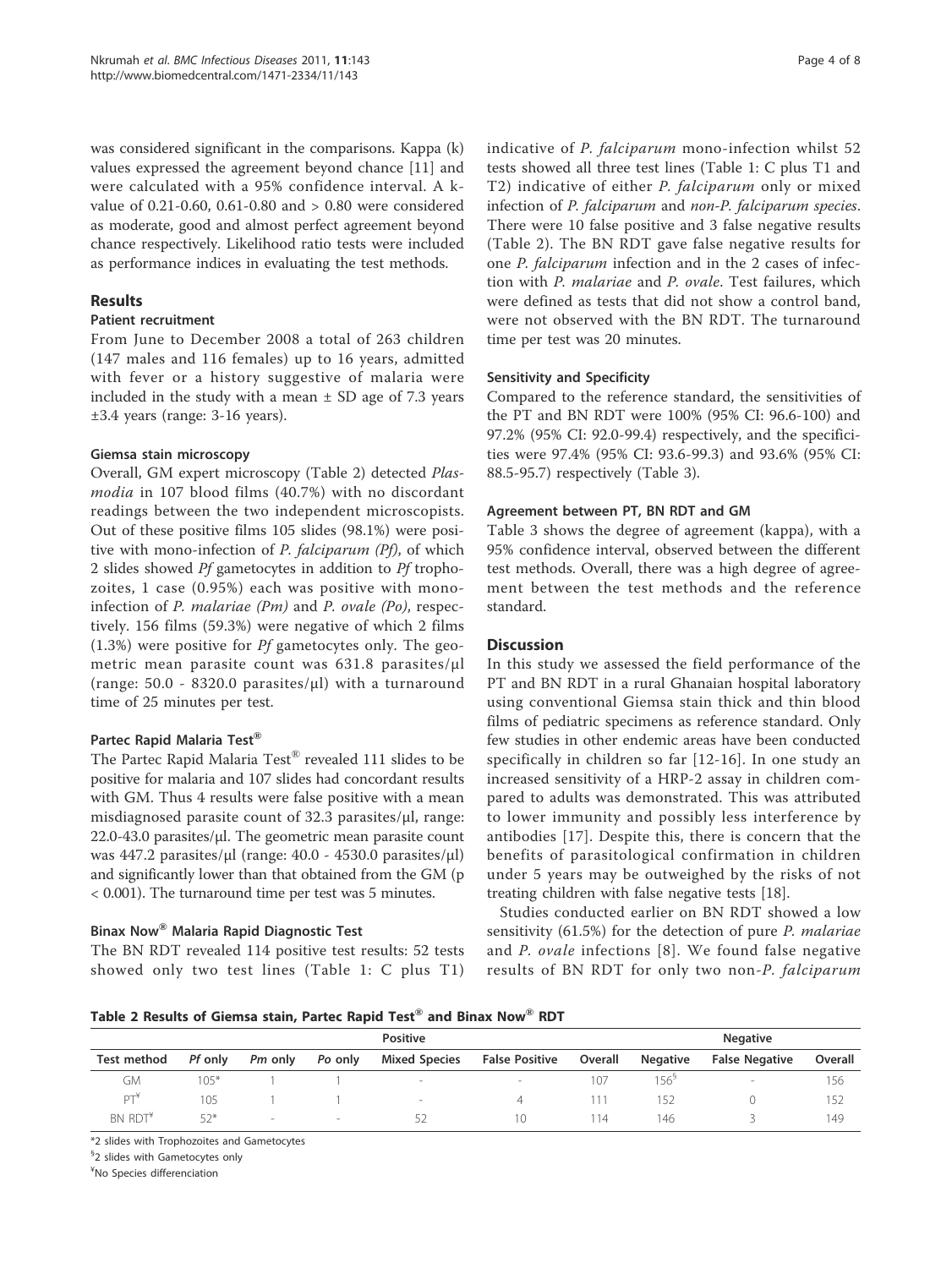Table 3 Performance characteristics of two different methods compared to Giemsa stain microscopy

|                   | <b>Test methods</b> |                 |  |
|-------------------|---------------------|-----------------|--|
|                   | PT                  | <b>BN RDT</b>   |  |
| Sensitivity       | 100                 | 97.2            |  |
| (95% CI)          | $(96.6 - 100)$      | $(92.0 - 99.4)$ |  |
| Specificity       | 97.4                | 93.6            |  |
| (95% CI)          | $(93.6 - 99.3)$     | $(88.5 - 96.9)$ |  |
| PPV <sup>1</sup>  | 96.4                | 91.2            |  |
| (95% CI)          | $(91.0 - 99.0)$     | $(84.5 - 95.7)$ |  |
| NPV <sup>2</sup>  | 100                 | 98              |  |
| (95% CI)          | $(97.6 - 100)$      | $(94.2 - 99.6)$ |  |
| PI R <sup>3</sup> | 39                  | 15.2            |  |
| (95% CI)          | $(14.8 - 103.0)$    | $(8.3 - 27.6)$  |  |
| NI R <sup>4</sup> | 0                   | $\bigcap$       |  |
| (95% CI)          | $(0.0 - 0.0)$       | $(0.0 - 0.9)$   |  |
| kappa             | 0.97                | 0.9             |  |
| Std Error         | 0.06                | 0.06            |  |
| p value           | < 0.001<br>$\sim$   | < 0.001         |  |

 $1$  PPV: Positive predictive value  $2$  NPV: Negative predictive value

 $3$  PLR: Positive likelihood ratio  $4$  NLR: Negative likelihood ratio

infections with low parasite counts (*Pm*: 24 parasites/ $\mu$ l and Po: 16 parasites/ $\mu$ l) and thus this might be inadequate to confirm or refute this point. The BN RDT however, has been shown to have a very good sensitivity (100%) for the detection of pure P. falciparum infection [9]. P. falciparum accounts for almost 99% of malaria infections in the study area (unpublished data, Biostatistics Dept, Agogo Presbyterian Hospital) and, therefore, the low sensitivity of the BN RDT for non-P. falciparum malaria may not be a serious cause for concern in this area and most parts of sub-Saharan Africa where malaria infection is predominantly caused by P. falciparum [19]. A slight cause for concern might be the number of steps (about 6 steps) involved in performing the test as compared to the four-step test of other RDT formats [20]. However, with adequate training this concern can be addressed. The BN RDT detects the presence of plasmodial antigens HRP-2 and pan-Plasmodium aldolase [21]. The detection of 10 falsepositive results could be attributed to one main observation made in earlier studies. It is well documented that the HRP-2 antigen can persist up to 28 days after treatment [22,23]. Even though only untreated patients were enrolled in this study, reliability of information obtained from mothers/guardians on this might be questionable. This assumption could have contributed to the increased numbers of false positive tests. In addition this assay appears to be an unsuitable tool for monitoring treatment of malaria as previously discussed by Murray et al [24]. The BN RDT has also been shown to detect parasite levels  $> 20$  parasites/μl for *P. falciparum*  and  $\leq 100$  parasites/ $\mu$ l for *P. vivax* [8]. False negative results could be attributed to the fact that parasite antigen levels were too low to be detected as a result of very low parasitaemia or by semi-immune parasite carriers with low parasitaemia.

Overall the test is simple to perform, rapid  $\left($  < 15 minutes), easy to interpret, requires less training, needs no laboratory setup and thus it is applicable for field conditions [8,9,21]. The test has also been shown to be heat stable and performs very well at temperatures up to 45° C [25]. On the other hand, it has a poor detection rate for non-P. *falciparum* infections and has a higher false positive rate due to the persistence of the antigen target HRP 2 [8,9,26].

PT uses a fluorescent dye 4'-6-Diamidino-2-phenylindole (DAPI) which detects intracellular double stranded DNA which is present within Plasmodium-infected erythrocytes. The bright shiny dots within infected erythrocytes under UV light is extremely characteristic for malaria and has a very high PPV in areas mainly endemic with P. falciparum [4]. One major limitation of PT is the disability of specific identification of Plasmodia and the differentiation of the species. Compared to GM, PT exhibited four false-positive results which have not been further investigated. PT could also be more sensitive than GM in detecting low number of parasites [4]. The presence of artifacts such as non-specific aggregated DAPI, immature erythrocytes or bacterial cells might have been misinterpreted as plasmodial DNA. The performance characteristics of the tests were very similar as indicated in their sensitivities, specificities, PPV and NPV with very good agreements to the GM reference standard (Table 3). Our study findings correlate well with the results of a study conducted in Sudan for adults using the Partec CyScope<sup>®</sup> when compared only with conventional Giemsa stained microscopy [27] as well as with our first report comparing this malaria test in another patient's collective [4]. In this first study we could attest to the fact that the PT has a high sensitivity and specificity by referring to the highly sensitive gold standard RT-PCR which, however, cannot be applied in field studies in contrast to the PT assay [4]. Both studies [4,27] confirmed that PT requires very little training and has a short turnaround time of averagely 5 minutes per test. In addition our findings regarding PT performance characteristics and applicability under field conditions were confirmed by a study conducted in Uganda [28]. This study also underlines the disability of specific identification and differentiation of Plasmodia species as the disadvantage of PT. However, the characteristic fluorescence of infected erythrocytes has a very high PPV in areas mainly endemic with P. falciparum.

Thus we value PT analog to GM thick film as a useful screening method where positive and doubtful results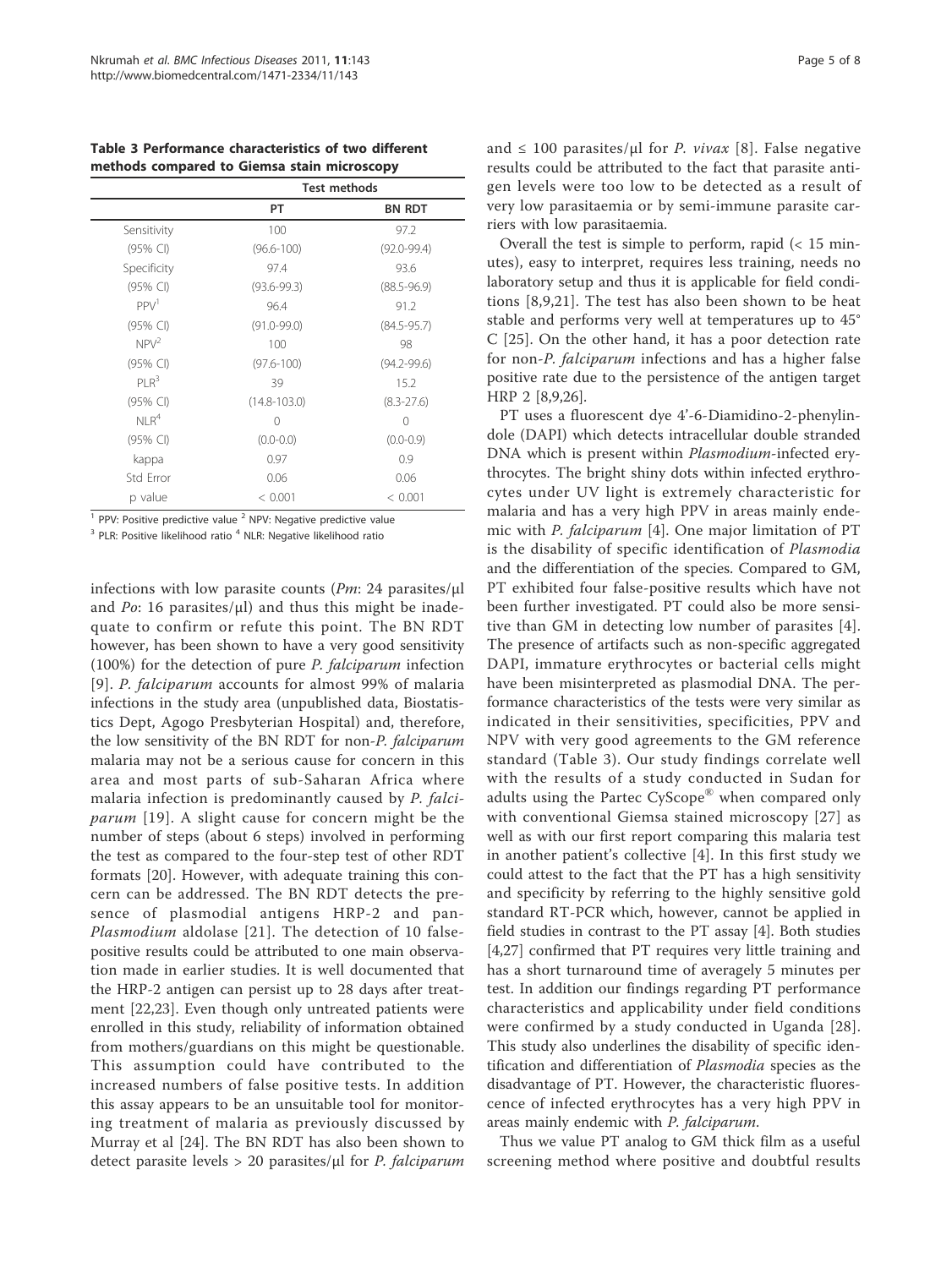need to be completed by GM thin film examination for confirmation and accurate identification of species later. This strategy takes also into account that Giemsa staining and microscopy is a very elaborate and challenging procedure when performed accurately in a high quality level.

Parasitaemia is used to guide treatment, thus underestimation could have significant ramifications for malaria patients. Parasite counts obtained from PT were significantly lower than those obtained from GM. It is unlikely that parasites are hidden during Giemsa stain microscopy, since adequate preparation of the slide ensures visibility through all planes of focus. The lysis of the red blood cells during the staining process reveals the parasites and ease the detection [29]. The Partec Rapid Malaria Test® employs fluorescence in which red blood cells are not completely lysed, therefore, they may lie on each other or overlap with each other thereby preventing parasites in red blood cells that may be lying beneath other cells from being identified and counted.

The World Health Organization Sexually Transmitted Diseases Diagnostics Initiative (SDI) has developed the ASSURED criteria as a benchmark to decide if tests address disease control needs: Affordable, Sensitive, Specific, User-friendly, Rapid and robust, Equipment-free and Deliverable to end-users [30]. Even though this criteria was developed as a benchmark for the evaluation of RDTs for sexually transmitted infections such as syphilis, it can also be used as a benchmark for the evaluation of RDTs for other diseases such as malaria (Table 4). In rural endemic areas where majority of the people are poor, these tests are affordable enough to be accessed in the health centers and homes.

The accepted level of sensitivity for a rapid diagnostic test in diagnosing malaria is a sensitivity of 95% [31]. Compared to the reference standard, both methods were sensitive and specific enough to be used as diagnostic tools for the diagnosis of malaria in endemic areas.

#### Table 4 Comparison between BN RDT and PT using the ASSURED criteria

|                          | <b>BN RDT</b> | $PT^{\S}$ |
|--------------------------|---------------|-----------|
| Affordability            | $51*$         | $$0.5*$   |
| Sensitivity (%)          | 96.5          | 95.6      |
| Specificity (%)          | 98            | 96.7      |
| User-friendly            | 6 steps       | 3 steps   |
| Rapid and robust         | Yes           | Yes       |
| Equipment-free           | Yes           | No        |
| Deliverable to end-users | Yes           | Yes       |
| Minimal Training         | Yes           | Yes       |

\* Data obtained from the manufacturer

 $\frac{6}{5}$  \$ 1300 price for Partec® fluorescence microscope (CyScope®)

Both methods require little training and the BN RDT can withstand temperatures up to 45°C [25], making it quite useful for tropical conditions and does not require any equipment. The PT is battery operated, portable and can thus be carried for field work and to places where there may be no regular electricity.

There is the need therefore to expand malaria diagnostic services as part of a greater framework of health system strengthening within resource-limited settings. Increasingly, countries and implementing partners have identified that limited diagnostic capacity represents a major barrier to implementation and sustainability of prevention, treatment and care programs for malaria [32]. The PT and BN RDT, therefore, present as very good tools in the prevention, treatment and care programs for malaria.

#### Conclusion

In this study we demonstrated comparable and acceptable performance and operational characteristics of PT, BN RDT and conventional GM with very good agreements with each other. PT and BN RDT require little training only, have very short turnaround times, are applicable under field conditions as well as affordable even in rural areas. Therefore both methods can be considered as alternative diagnostic tools in malaria endemic areas in addition to or instead of GM.

#### Recommendations

• This study has found the PT to be a reliable diagnostic tool that is sensitive and specific in diagnosing falciparum malaria. Since this is the predominant species causing most mortality and complications in Ghana and sub-Saharan Africa, it is relevant and useful. It is expected that the CyScope® will show similar results for other malaria species especially P. vivax, but this could not be ascertained by this study. Further studies are needed to determine its effectiveness in diagnosing other Plasmodium species.

• Based on the ASSURED criteria and the need to expand malaria diagnostic services as part of a greater framework of health system strengthening within resource-limited settings [32], the PT and BN RDT can be considered as a point-of-care diagnostic device for resource limited endemic areas.

#### Limitations

• In Africa over 70% of malaria cases do not present initially to health facilities but diagnosed and managed at home with traditional remedies or drugs bought from local shops [33]. Patients only attend health centers after self-treatment fails [34]. This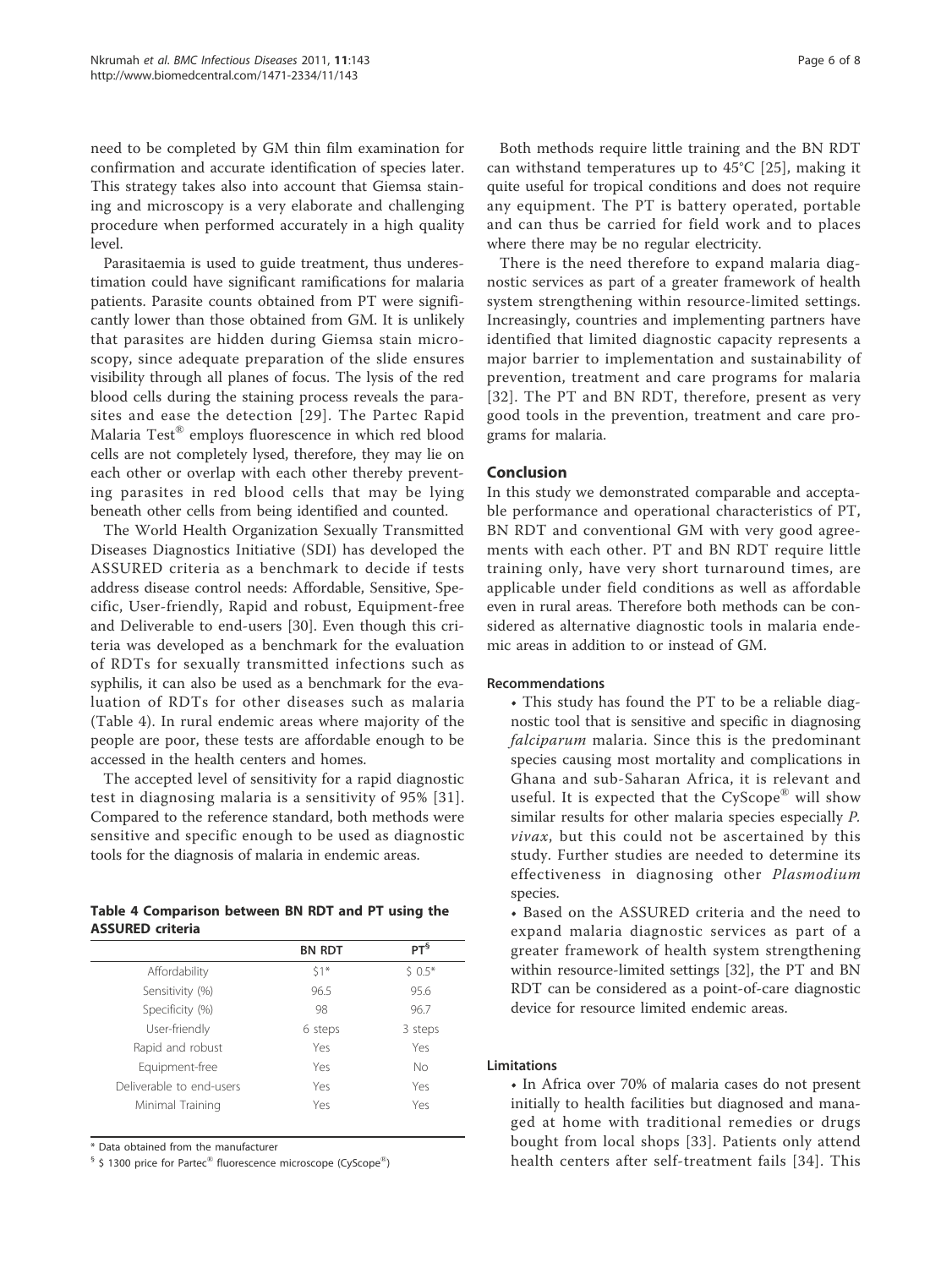might have affected the performance of some of the test methods especially BN RDT.

• The PT is not able to differentiate between Plasmodium species.

# Disclaimer

The findings and conclusions in this paper are those of the authors and do not necessarily represent the views of any of their affiliated Research Institutions.

#### Acknowledgements

Financial support for this study was given by a Swiss Foundation. We wish to thank all patients that took part in this study. We are grateful to the staff of the Agogo Presbyterian Hospital Laboratory, Agogo, Asante Akim North-Ghana and Kumasi Centre for Collaborative Research in Tropical Medicine, Kumasi, Ghana for their support. The work is part of the MPhil thesis of BN.

#### Author details

<sup>1</sup> Kumasi Centre for Collaborative Research in Tropical Medicine, Kumasi, Ghana. <sup>2</sup>Bernhard Nocht Institute for Tropical Medicine, Hamburg, Germany.<br><sup>3</sup>Child Health Department Komfo Anolye Teaching Hospital Kumasi. Ghana <sup>3</sup>Child Health Department, Komfo Anokye Teaching Hospital, Kumasi, Ghana. 4 Department of Clinical Microbiology, School of Medical Sciences, Kwame Nkrumah University of Science and Technology, Kumasi, Ghana. <sup>5</sup>Institute for Transfusion Medicine, Laboratory Medicine and Medical Microbiology, Dortmund, Germany.

#### Authors' contributions

BN designed the study protocol, analyzed the data and headed the writing of the protocol. JM, NB, ET, YAS and FH planned and initiated the study and contributed to the writing of the manuscript. SEKA and LI carried out the tests and also contributed to the writing of the manuscript. SBN contributed to the analysis of the results and writing of the manuscript. All authors have read and approved the final manuscript.

#### Competing interests

The authors declare that they have no competing interests.

Received: 12 October 2010 Accepted: 23 May 2011 Published: 23 May 2011

#### References

- 1. World Malaria Report. 2009 [http://whqlibdoc.who.int/publications/2009/ 9789241563901\_eng.PDF].
- 2. Coleman RE, Maneechai N, Rachaphaew N, Kumpitak C, Miller RS, Soyseng V, Thimasarn K, Sattabongkot J: Comparison of field and expert laboratory microscopy for active surveillance for asymptomatic Plasmodium falciparum and Plasmodium vivax in western Thailand. The American Journal of Tropical Medicine and Hygiene 2002, 67(2):141-144.
- 3. Cook GC: Malaria: Obstacles and opportunities. Transactions of the Royal Society of Tropical Medicine and Hygiene 1992, 86(6):699.
- 4. Nkrumah B, Agyekum A, Acquah SEK, May J, Tannich E, Brattig N, Nguah SB, von Thien H, Adu-Sarkodie Y, Huenger F: Comparison of the Novel Partec Rapid Malaria Test to the Conventional Giemsa Stain and the Gold Standard Real-Time PCR. Journal of Clinical Microbiology 2010, 48(8):2925-2928.
- 5. Jeremiah ZA, Uko EK: Comparative analysis of malaria parasite density using actual and assumed white blood cell counts. Annals of Tropical Paediatrics 2007, 27(1):75-79.
- 6. Frean JA: Reliable enumeration of malaria parasites in thick blood films using digital image analysis. Malaria Journal 2009, 8(1):218.
- Partec Essential Healthcare. 2007, 9-10[http://www.partec.com/cms/ front\_content.php?idcat=39].
- 8. Farcas GA, Zhong KJY, Lovegrove FE, Graham CM, Kain KC: Evaluation of the Binax now (r) ict test versus polymerase chain reaction and microscopy for the detection of malaria in returned travelers. The American Journal of Tropical Medicine and Hygiene 2003, 69(6):589-592.
- 9. Wongsrichanalai C, Arevalo I, Laoboonchai A, Yingyuen K, Miller RS, Magill AJ, Forney J, Gasser RA Jr: Rapid diagnostic devices for malaria: field evaluation of a new prototype immunochromatographic assay for the detection of Plasmodium falciparum and non-falciparum Plasmodium. The American Journal of Tropical Medicine and Hygiene 2003, 69(1):26-30.
- 10. Inverness Medical: Binax Now® Malaria Test Kit Product Instructions. 2007.
- 11. Altman DG: Practical statistics for medical research. Boca Raton London New York Washington, D.C: Chapman and Hall, 1 1991.
- Tarimo DS, Minjas JN, Bygbjerg IC: Malaria diagnosis and treatment under the strategy of the integrated management of childhood illness (IMCI): relevance of laboratory support from the rapid immunochromatographic tests of ICT Malaria Pf/Pv and OptiMal. Annals of Tropical Medicine and Parasitology 2001, 95(5):437-444.
- 13. Singh N, Saxena A, Sharma VP: Usefulness of an inexpensive, Paracheck® test in detecting asymptomatic infectious reservoir of Plasmodium falciparum during dry season in an inaccessible terrain in central India. Journal of Infection 2002, 45(3):165-168.
- 14. Bojang KA: The diagnosis of Plasmodium falciparum infection in Gambian children, by field staff using the rapid, manual, ParaSight™-F test. Annals of Tropical Medicine and Parasitology 1999, 93(7):685-687.
- 15. Bechem NN, Leke RFG, Tietche F, Taylor DW: Evaluation of a rapid test for histidine rich protein 2 for diagnosis of Plasmodium falciparum infection in Cameroonian children. Transactions of the Royal Society of Tropical Medicine and Hygiene 1999, 93(1):46.
- 16. Rimon MM, Kheng S, Hoyer S, Thach V, Ly S, Permin AE, Pieche S: Malaria dipsticks beneficial for IMCI in Cambodia. Tropical Medicine & International Health 2003, 8(6):536-543.
- 17. Fryauff DJ, Gomez-Saladin E, Purnomo IS, Sutamihardja MA, Tuti S, Subianto B, Richie TL: Comparative performance of the ParaSight F test for detection of Plasmodium falciparum in malaria-immune and nonimmune populations in Irian Jaya, Indonesia. Bulletin of the World Health Organization 1997, 75(6):547-552.
- 18. Interim notes on selection of type of malaria rapid diagnostic test in relation to the occurrence of different parasite species. [http://www. wpro.who.int/NR/rdonlyres/CF152D7C-25BA- 49E7-86D2-DBEE4E5B5974/0/ INTERIMNOTESONMALARIARDTS\_ RBM\_final2\_rev3.pdf].
- 19. World Malaria Report 2010. [http://www.who.int/malaria/ world\_malaria\_report\_2010/malaria2010\_summary\_keypoints\_en.pdf].
- 20. Ashley EA, Touabi M, Ahrer M, Hutagalung R, Htun K, Luchavez J, Dureza C, Proux S, Leimanis M, Lwin MM: Evaluation of three parasite lactate dehydrogenase-based rapid diagnostic tests for the diagnosis of falciparum and vivax malaria. Malaria Journal 2009, 8(1):241.
- 21. van den Broek I, Hill O, Gordillo F, Angarita B, Hamade P, Counihan H, Guthmann JP: Evaluation of three rapid tests for diagnosis of P. falciparum and P. vivax malaria in Colombia. The American Journal of Tropical Medicine and Hygiene 2006, 75(6):1209-1215.
- 22. Humar A, Ohrt C, Harrington MA, Pillai D, Kain KC: Parasight (R) F test compared with the polymerase chain reaction and microscopy for the diagnosis of Plasmodium falciparum malaria in travelers. The American Journal of Tropical Medicine and Hygiene 1997, 56(1):44-48.
- 23. Laferi H, Kandel K, Pichler H: False positive dipstick test for malaria. New England Journal of Medicine 1997, 337(22):1635-1636.
- 24. Murray CK, Bennett JW: Rapid diagnosis of malaria. Interdisciplinary Perspectives on Infectious Diseases 2009, 2009:1-7.
- 25. Malaria Rapid Diagnostic Test Performance. Results of WHO product testing of malaria RDTs: Round 1. [http://www.finddiagnostics.org/ resource-centre/reports\_brochures/malaria-diagnostics-report-2009.html].
- 26. Bell DR, Wilson DW, Martin LB: False-positive results of a Plasmodium falciparum histidine-rich protein 2-detecting malaria rapid diagnostic test due to high sensitivity in a community with fluctuating low parasite density. The American Journal of Tropical Medicine and Hygiene 2005, 73(1):199-203.
- 27. Hassan S, Okoued SI, Mudathir MA, Malik EM: Testing the sensitivity and specificity of the fluorescence microscope(Cyscope®) for malaria diagnosis. Malaria Journal 9(1):88.
- 28. Sousa-Figueiredo JC, Oguttu D, Adriko M, Besigye F, Nankasi A, Arinaitwe M, Namukuta A, Betson M, Kabatereine NB, S JR: Investigating portable fluorescent microscopy (CyScope) as an alternative rapid diagnostic test for malaria in children and women of child-bearing age. Malaria Journal 2010, 9:245.